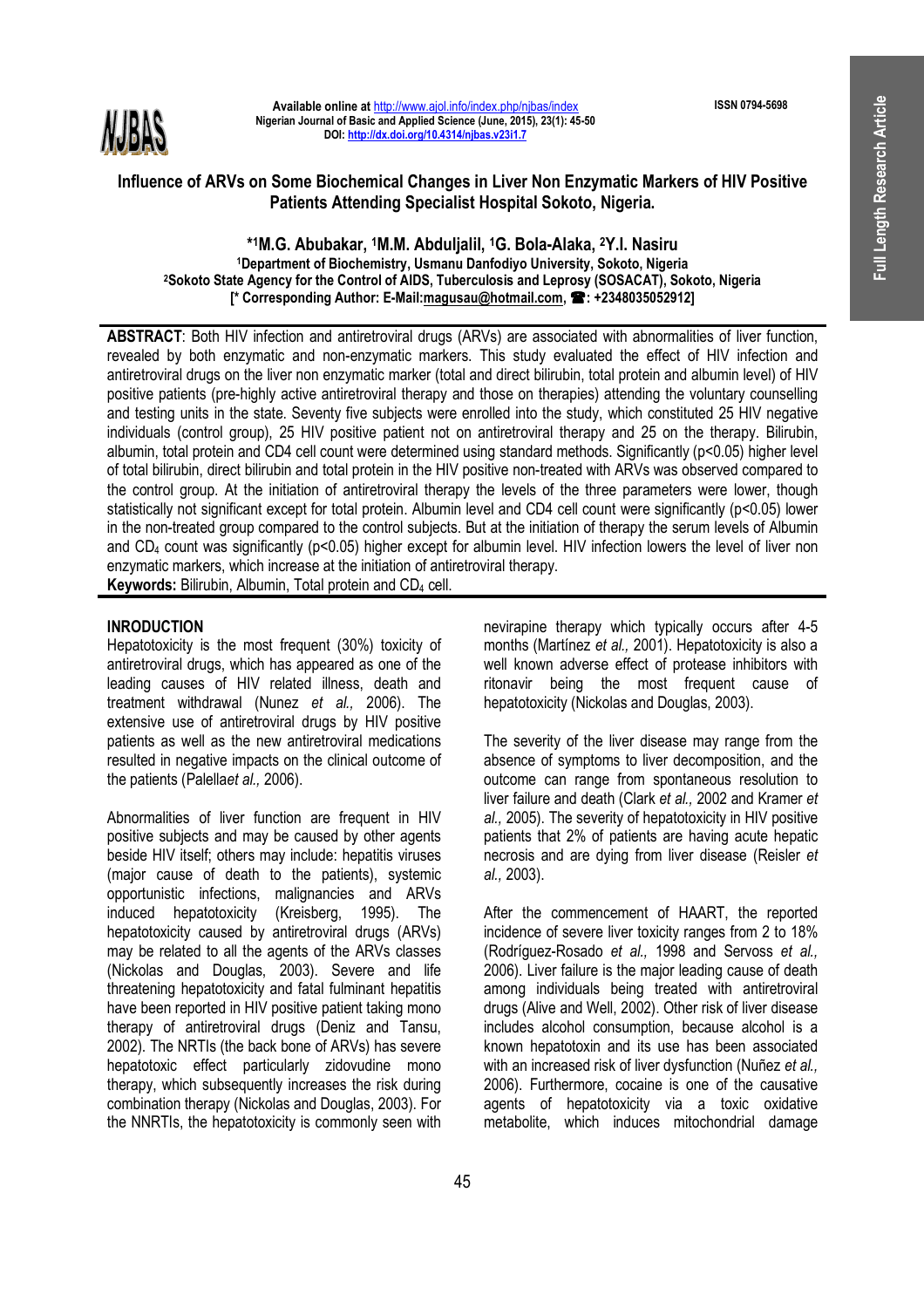(Campos *et al.,* 2002). Other risk factors associated with liver disease include old age (Campos *et al.,*  2002), female gender (Martín-Carbonero *et al.,* 2003), first exposure to antiretroviral treatment (Wit *et al.,*  2002) and significant CD<sub>4</sub> cell gains following HAART initiation (Sulkowski *et al.,* 2002).

Being antiretroviral drugs the only mainstay for treatment of HIV infection as well as it's widely reported hepatotoxic effect, we assessed the effect of the both HIV infection and antiretroviral drugs on liver non enzymatic markers of HIV positive patients attending the ART centre of Specialist Hospital, Sokoto, Nigeria.

## **MATERIALS AND METHODS Experimental Design**

The study was conducted at antiretroviral therapy centre (ART) of Specialist Hospital, Sokoto, Nigeria. A total of 75 patients were enrolled into the study, which comprised 25 HIV negative subjects (blood donor and control), 25 HIV positive non treated with ARVs and 25 patients treated with ARVs. Inclusion criterion for the study includes: HIV-positive patients not on treatment and those on treatment for one year or less, individuals between the ages of 15-60 year old, individuals with no physical sign of metabolic syndrome and patient who are hepatitis (A, B, or C) negative.

## **Ethical Clearance**

Ethical clearance was obtained from the research and ethical committee of Specialist Hospital, Sokoto and all patients were informed using a standard informed consent form.

## **Method used in assessment of parameters**

**Bilirubin determination:** The colorimetric method of Jendrassik and Gorf (1938) was adopted. Bilirubin reacts with diazotized sulphanilic acid in alkaine medium to form a blue coloured complex. Bilirubin is determined in the presence of caffeine which releases albumin bound bilirubin by reacting with diazotized sulphanilic acid.

**Albumin determination:** The dye binding technique utilizing bromocresol green (BCG) as modified by Biggs and Doumas (1971) as employed. Albumin binds the indicator bromocresol (BCG) in an acidic medium resulting in the formation of a blue green albumin BCG complex. The coloured complex produced is

proportional to the concentration of albumin in the serum.

**Total Protein determination:** This was determined using the method of Doumas (1975). Cupric ions, in an alkaline medium react with the peptide bonds of protein molecules, forming a blue violet coloured complex. The intensity of coloured complex produced is proportional to the amount of protein present in the serum.

**CD4 Cell Count:** BD FACS count system automated analysis was used in accordance with the method of Cassens*et al.* (2004).

#### **Analysis**

Graph Instat pad version 3.02 (Graph pad Corp., San Diego, USA) was used for statistical analysis. Descriptive statistics and analysis of variance (Benferroni compare all columns) was used to test for the level of significance between mean. A P value < 0.05 was taken as statistically significant.

#### **RESULTS**

In all the two groups of HIV positive subjects, the result show that most of the patients are at the age of 20 to 39 year having 64% and 84% in the non-treated group and treated subjects respectively. Furthermore, 28% and 12% of the HIV positive patients were within 40-59 years of age as shown in the non-treated and treated subject respectively (Table 1).

In the HIV positive patient, 56% and 64% in the nontreated and treated groups respectively were females. Males constituted 44% in the non-treated group and 36% in the treated group (Table 1).

The result further shows that 52% and 48% of the females in the non-treated and treated subjects respectively were mostly housewives (married) followed by single (16% and 32%) and widows (20% and 12%) in the non-treated and treated group respectively.

In the HIV positive non-treated with antiretroviral drugs, 56% of the patients were in clinical stage I of the infection followed by 28% in the stage II. For the treated subjects, majority of the patients (44%) enrolled in to the study were in the stage II of the disease, followed by 36% been in the clinical stage I (Table 1). The total protein, total bilirubin, direct bilirubin of all the 25 HIV positive patients non-treated with antiretroviral drugs were significantly (P<0.05) higher than the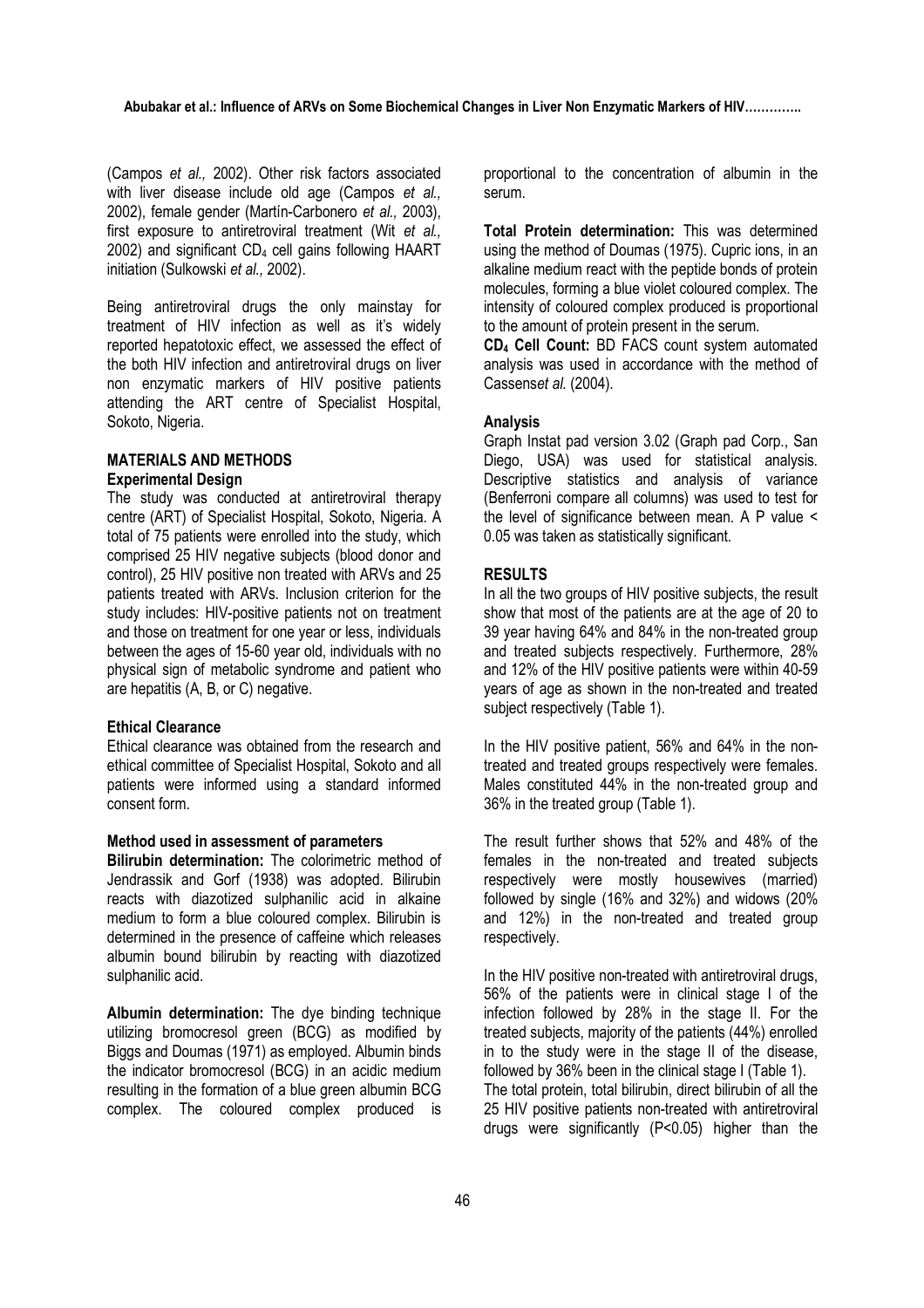control group. However, in the treated subjects the level of total bilirubin, direct bilirubin and total protein were lower compared to the non-treated group, though the increase is statistically insignificant (P<0.05) except for the total protein. Albumin levels and CD<sub>4</sub> cell count of the non-treated subjects, show a significantly lower

(p<0.05) compared to the control group. But at the initiation of antiretroviral therapy, the level of albumin and CD4 cell count in the treated subject were higher though not statistically (P<0.05) significant except for the  $CD_4$  cell count (Table 2).

**Table 1:** Demographic Information of the Study Subjects in Sokoto.

| <b>Parameters</b>                                         | Control  | HIV+ Non-treated | HIV+ Treated |
|-----------------------------------------------------------|----------|------------------|--------------|
| Age (years)                                               |          |                  |              |
| $1 - 19$                                                  | 1(4%)    | 2(8%)            | 1(4%)        |
| 20-39                                                     | 16 (64%) | 16 (64%)         | 21 (84%)     |
| 40-59                                                     | 8(32%)   | 7(28%)           | 3(12%)       |
| Gender                                                    |          |                  |              |
| Male                                                      | 20 (80%) | 11 (44%)         | 9(36%)       |
| Female                                                    | 5(20%)   | 14 (56%)         | 16 (64%)     |
| <b>Marital Status</b>                                     |          |                  |              |
| Single                                                    | 15 (60%) | 4 (16%)          | 8(32%)       |
| Married                                                   | 5(20%)   | 13 (52%)         | 12 (48%)     |
| Divorced                                                  | 3(12%)   | 3(12%)           | 2(8%)        |
| Widowed                                                   | 2(8%)    | 5(20%)           | 3(12%)       |
| <b>Clinical Stage</b>                                     |          |                  |              |
| Stage I                                                   |          | 14 (56%)         | 9(36%)       |
| Stage II                                                  |          | 7(28%)           | 11(44%)      |
| Stage III                                                 |          | 2(8%)            | 3(12%)       |
| Stage IV                                                  |          | 1(4%)            | 2(8%)        |
| $\mathbf{V}$ EV <sub>LD</sub> - Comple out (25 nor aroun) |          |                  |              |

**KEY:** n= Sample size (25 per group).

**Table 2:** Biochemical Effect of HIV and ARVs on Liver non Enzymatic Indices and CD<sup>4</sup> Cell Count of Control, HIV Positive non-treated and HIV Positive treated used in the Study.

| <b>Parameters</b>            | Control            | HIV+ Non-treated              | <b>HIV+ Treated</b> |
|------------------------------|--------------------|-------------------------------|---------------------|
| T-Bilirubin (mg/dl)          | $0.56 \pm 0.04^*$  | $0.79 \pm 0.04^*$             | $0.69 + 0.04$       |
| D-Bilirubin (mg/dl)          | $0.27 \pm 0.02^*$  | $0.43 \pm 0.01^*$             | $0.39 + 0.01$       |
| T-Protein (g/dl)             | $6.35 \pm 0.16$    | $8.75 \pm 0.15$ <sup>*a</sup> | $6.95 \pm 0.28$ *a  |
| Albumin (g/L)                | $9.93 \pm 1.91$    | $27.55 \pm 2.47$              | $30.40 \pm 0.89$    |
| $CD_4$ Cells (cell/ $\mu$ L) | $965.76 \pm 25.93$ | 308.88±25.07 <sup>*a</sup>    | 442.08±49.43ª       |

**KEY:** n= Sample size (25 per group). Values are expressed as Mean ± SEM:

Values with the same superscript in column are statistically significant (P < 0.05);

D-Bilirubin: Direct Bilirubin, T-Bilirubin: Total Biliburin, T-Protein: Total Protein.

#### **DISCUSSION**

In the current study, the effects of HIV infection and antiretroviral drugs (ARVs) on liver non enzymatic markers which include total and direct bilirubin, total protein, albumin and CD<sub>4</sub> cell count were investigated.

Majority of the HIV patients were between the age of 20 to 39 years old, constituting 64% and 84% of the HIV positive non-treated group and HIV positive treated subjects respectively. Many factors may contribute to the higher HIV infection in the middle age people among which include their physical strength and high

sexual activity which is major route for the HIV transmission. The finding also agrees with survey by Federal Ministry of Health, Nigeria (2003) and UNAIDS (2004).

Females form the majority of HIV patients, constituting 56% and 64% of HIV positive non-treated and treated subjects respectively. This may be due to practiced of some traditional practices like female genital mutilation (FGM) and having multiple sex partners as may occur in polygamous relationships of paramount importance is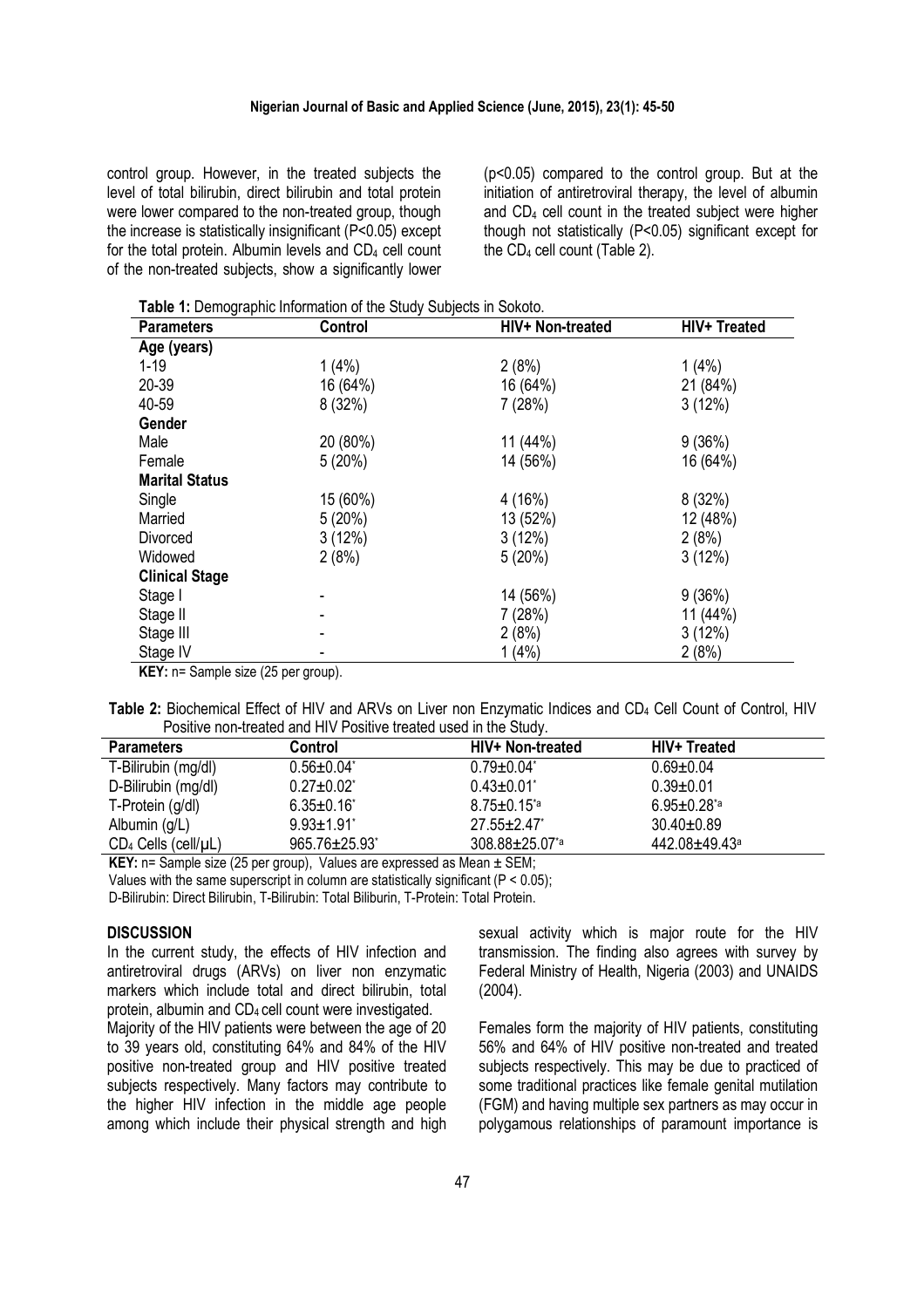the lack of western knowledge, in addition to other socioeconomic factors like increase in the commercialization of sex (FMOH, 2003). Survey by UNAIDS (2010), show that the rate of women infected with HIV rose from 43% in 1999 to 50% in 2010. The report further revealed that in Sub-Saharan Africa, women comprised 59% of the adult living with HIV infection in 2010. Moreover, another study conducted by the Federal Ministry of Health (FMOH) in 2003 and 2005 reported that in northern Nigeria over 40% of the married females are on polygamous system of marriage with also over 24% of males on the same marriage system. In 2010 National HIV sero-prevalence sentinel survey by the FMOH reported that majority of HIV infected people in Nigeria were women. The high practice of polygamous marriage in the state may be the core factor for the high rate of infection among women.

Our results further reveal that 52% and 48% of the HIV positive non-treated group and treated subject respectively were married. The result was contrary to a 2010 sentinel survey report by the FMOH which showed that widows have the highest rate (6.9%) followed by single (5.6%) and married with 4.9% (FMOH, 2010). The possible reason for this may be due to the fact that most of the men in the state possess more than one wife and consequently one infected husband is likely to infect two or more of his wives. Before the introduction of antiretroviral therapy most of the infected men die with the infection leaving their spouse (s) behind, hence the high number of widows than married. With the introduction of ARVs, the rate of death has drastically reduced, which makes the rate of married men and women higher than the widows.

Our study show an significant (P<0.05) increase in serum level of total, direct bilirubin and total protein in HIV positive patients not on treatment when compared with treated.

High level of bilirubin in the blood may be as a result of either the body system is producing excess bilirubin or the liver is unable to eliminate the excess bilirubin produced by the system (Naik, 2010). An elevated level of bilirubin in the blood of HIV positive patients may indicate liver disease due to HIV infection or antiretroviral drugs (Onwuliri, 2004).

The finding of this study was in line with a study by Onwuliri (2004) who reported that total and unconjugated bilirubin concentration were significantly

higher in HIV infected subjects compared to control. Another study by Ayelagbe *et al.* (2014) reported significant increase in the level of total bilirubin in HAART naive subject compared to control group.

Many documented studies revealed that antiretroviral drugs induce liver damage through an elevation in the level of bilirubin. Our finding do not support these claims, as the levels decreased in treated subjects when compared with non treated group, though the increase is not statistically significant. The result of this finding was also contrary to the study by Ayelagbe *et al.*  (2014) as reported significant increase in total and conjugated bilirubin of HIV positive on HAART subjects compared to HAART naïve subjects.

HIV infection is associated with remarkable alteration in the levels of proteins in the liver (Treitinger *et al.,* 2001). Protein abnormalities have been reported in all the stages of HIV infection (Grunfeld *et al.,* 1992 and Jaboor *et al.,* 1999). Jaboor *et al.* (1999) reported that acute phase response to infection is associated with an increase in protein turnover and remarkable degradation of protein. HIV infection induces leukocyte proliferation, increase in the synthesis of cytokines and immunoglobulin which was shown to contribute to protein turnover (Fleck, 1989).

Fuhrman *et al.* (2004) and Banh (2006) reported that serum total protein in HIV positive patients decreases during inflammation, which returns to normal level after resolution. Banh (2006) reported that the level of protein can be affected by factors like capillary permeability and drugs (like ARVs).

Furthermore, the result of this finding show that albumin level and CD4 T-cell count of HIV positive non-treated with ARVs has significantly (p<0.05) decreased when compared to the control group. Comparing the level of these parameters of the non-treated group and treated subjects, the result revealed an increase in the level of albumin and  $CD_4$  cell count in the treated group compared to non-treated group, though only for CD4 cell count was found to be statistically significant (p<0.05).

Albumin synthesized by the liver helps maintain the amount of blood in the vein and arteries. Decrease in albumin level (hypoalbuminemia) in HIV positive patients may be due to increase in transcapillary escape rate and elevated catabolic rate against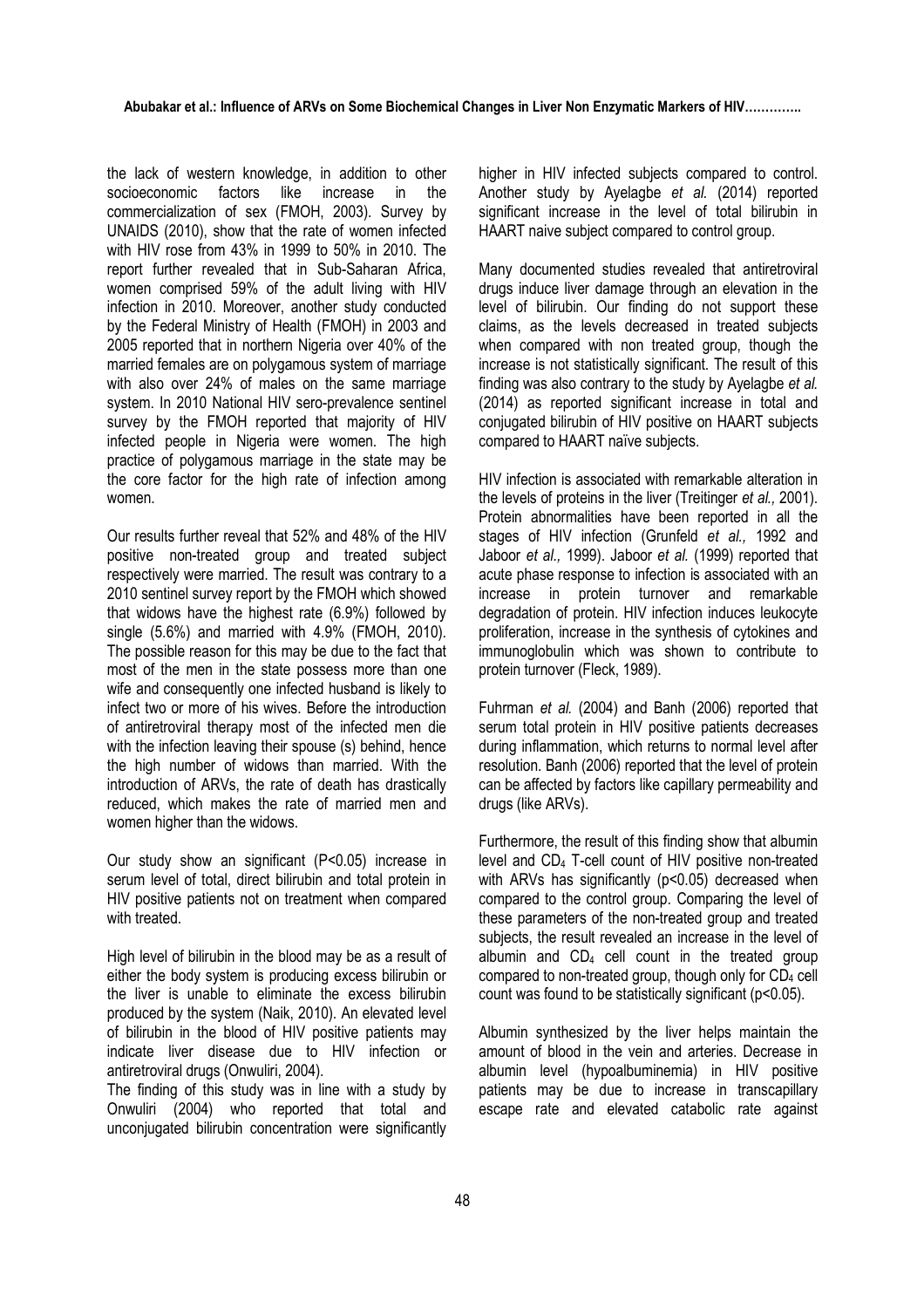decrease in hepatic synthesis caused by HIV infection (Fleck *et al.,* 1989).

Immune system activation as a result of HIV infection leads to inflammation (either acute or chronic) in HIV infected patients, which in turn lowers the levels of albumin through imposing liver to channels it to other proteins needed for immune response (Naik, 2010). Both HIV infection and antiretroviral drugs cause kidney disease, cardiovascular disease, and arthritis, which are potential source of chronic inflammation in people living with HIV infection (Fuhrman *et al.,* 2004).

## **CONCLUSION**

Total bilirubin, direct bilirubin and total protein are significantly (P<0.05) higher in the HIV positive nontreated with ARVs compared to the control group. At the commencement of antiretroviral therapy the levels of these three parameters were lower, though statistically not significant (P<0.05) except for total protein. Albumin level and  $CD_4$  cell count were significantly ( $p < 0.05$ ) lower in the non-treated group compared to the control subject. But at the beginning of the therapy they serum levels of Albumin and CD4 cell count were significantly (p<0.05) higher except for albumin level. HIV infection lowers the level of liver non enzymatic markers, which antiretroviral drugs increase.

#### **REFERENCES**

- Alive, A. and Well, M. (2002). AIDS patients killed by antiretroviral drugs not HIV, *AIDS Conference in Barcelona,* University of Pittsburgh, Pp. 1-3.
- Ameh, N. and Abdul, M.A. (2004). Prevalence of domestic violence among pregnant women in Zaria, Nigeria. *Annals of African Medicine,* **2(1):** 4- 6.
- Ayelagbe, O.G., Akerele, O.P., Onuegbu, A.J. and Oparinde, D.P. (2014). Drug hepatotoxicity in HIV patients on HAART in southwest Nigeria, *Journal Dental and Medicine Siencec,* **13(5):** 67-70.
- Banh, L. (October, 2006). Serum proteins as markers of nutrition: what are we treating? *Practical Gastroenterology,* 46-64.
- Biggs, H.G., Doumas, B.T. and Watson, W.A. (1971). Clinical Chemistry, *J clin chem,* **31:**81-87.
- Campos, J., Martinez, C., Perez, E. and Gonzalez, A. (2002). Cocaine related fulminant liver failure, *Anales de Medicina Interna.,* **19**:365-367.
- Cassens, U., Gohde, W., Kuling, G., Gröning, A., Schlenke, P., Lehman, L.G., Traore, Y., Servais, J. and Henin, Y. (2004). Simplified Volumetric Flow

Cytometry allows Feasible and Accurate Determination of CD<sub>4</sub> T- Lymphocytes in Immunodeficient Patients Worldwide, *Antiviral Therapy,* **9**: 395-405.

- Clark, S., Creighton, S., Portmann, B., Taylor, C., Wendon, J. and Cramp, M. (2002). Acute liver failure associated with antiretroviral treatment for HIV: a report of six cases, *Journal of Hepatology,* **36:** 295-301.
- Deniz, G., and Tansu, Y. (2002). Hepatic adverse events during highly active antiretroviral therapy containing nevirapine: a case report, *Annals of Clinical Microbiology and Antimicrobials* **1:** 2-8
- Doumas, B.T. (1975). Clinical Chemistry, *A Journal of Clinical Chemistry,* **21:** 59-61.
- Federal Ministry of Health (2003). *National HIV Seroprevalence Sentinel Survey*. Abuja: Federal Ministry of Health.
- Federal Ministry of Health (2010). National HIV seroprevalence sentinel survey among pregnant women attending ANC, Federal Ministry of Health, Abuja, Nigeria
- Fleck, A. (1989). Clinical and nutritional aspects of changes in acute phase proteins during inflammation, *Proceedings of the Nutrition Society,*  **48:** 347-54.
- Fuhraman, M.P., Charney P. and Mueller, C.M. (2004). Hepatic proteins and nutrition assessment. *Journal of the American Dietetic Association,* **104:** 1258- 1264.
- Grunfeld, C., Pang, M. and Doerrler W. (1992). Lipids, Lipoproteins, Triglyceride clearance and cytokines in HIV infection and the AIDS, *The Journal of Clinical Endocrinology & Metabolism*, **74:** 1045- 1052.
- Jaboor, F., Gazzard, B. and Phillips G. (1999). the acute phase protein response to HIV infection in human subjects, *American Journal of Physiology - Endocrinology and Metabolism,* **276(6):** E1092- E1098.
- Jendressik, L. and Gorf, P. (1938). Clinical Biochemistry, *Biochemische Zeitschrift*. **297:** 81- 89
- Kreisberg, R. (1995). Clinical Problem-solving. We blew it. *The New England Journal of Medicine*, **332**:945- 949.
- Martín-Carbonero, L., Nunez, M., Gonzalez-Lahoz, J. and Soriano, V. (2003). Incidence of liver injury after beginning antiretroviral therapy with efavirenz or nevirapine, *HIV Clinical Trials*, **4:**115-120.